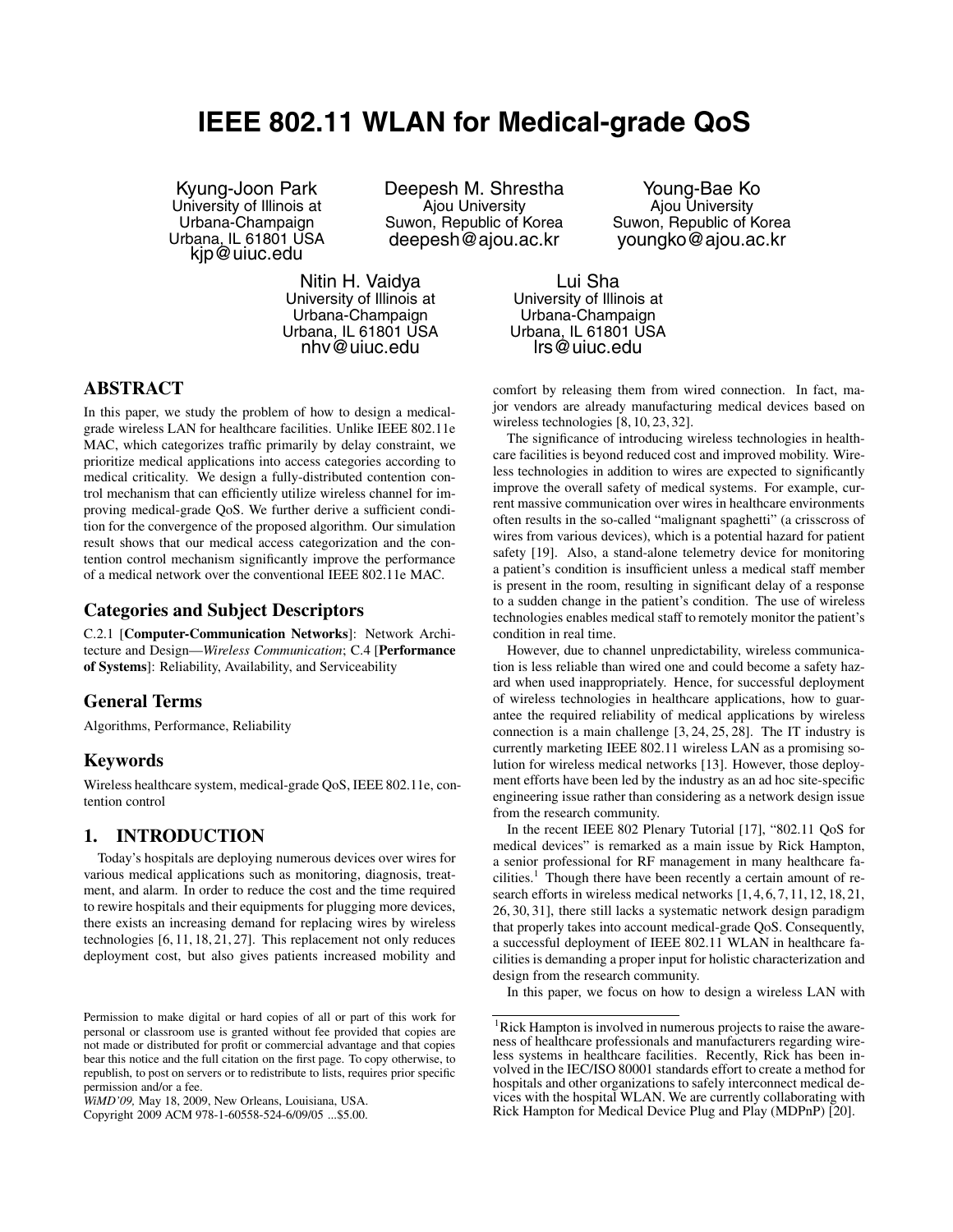

**Figure 1: An illustrative structure of a wireless-enabled medical telemetry system in healthcare facilities.**

medical-grade QoS for healthcare facilities. In particular, our contributions are as follows:

- We investigate how to conform IEEE 802.11 WLAN to healthcare environments. In particular, we study how to prioritize medical applications in healthcare facilities into access categories. Unlike the conventional 802.11e MAC, which categorizes traffic by delay constraint, we emphasize that the access priority of medical applications should be determined by *medical criticality* for safety of medical workflows.
- With a proper categorization for medical applications in hand, we design a contention control mechanism that can efficiently utilize wireless channel for improving medical-grade QoS. We propose a fully distributed algorithm for tuning the contention window size of each application. We further derive a sufficient condition for the convergence of the proposed algorithm.

The remainder of the paper is structured as follows. In Section 2, we provide background for understanding the state-of-theart technologies for wireless medical networks. In addition, we briefly introduce IEEE 802.11e MAC. Then, in Section 3, we study how to map medical applications in healthcare facilities into access categories according to medical criticality. We further design a fully distributed contention control mechanism to improve medical-grade QoS. We evaluate the performance of the proposed scheme in Section 4. The conclusion follows in Section 5 with several important future research avenues.

# **2. BACKGROUND**

In this section, we briefly introduce the history of connectivity between medical devices. We further discuss currently-deployed medical networks in healthcare facilities. Then, as background, we introduce the basics of IEEE 802.11e MAC.

#### **2.1 Wireless-enabled Healthcare Systems**

Connectivity between medical equipments goes back at least 20 years to the Medical Information Bus [22] for bedside medical devices. This eventually led to a huge standardization effort for medical device communication, which resulted in the development of the joint ISO/IEEE-11073 standard [14]. Since 2004, the IEEE 11073 standard has approved the Nomenclature and Domain Information Models, which specifies all types of information exchange between devices, and has provided a sound framework for creating interoperable standards. In addition, standards have been approved for cable connections and infrared wireless connections, which specify everything from network topology to encoding strategies. Currently, many standard drafts are still waiting for approval for specific medical devices (pulse-oximeters, blood-pressure monitor, weighing scale, etc.) and other communication mediums (Cabled Ether-

**Table 1: Default values for EDCA parameters and access categories.**

| <b>Service type</b> | <b>Access Category</b> | <b>Symbol</b>     | <b>CW MIN</b> | <b>CW MAX</b> |
|---------------------|------------------------|-------------------|---------------|---------------|
| Voice               | AC VO                  | Priority 0 (high) |               |               |
| Video               | AC VI                  | Priority 1        | 15            |               |
| <b>Best Effort</b>  | AC BE                  | Priority 2        | 31            | 1023          |
| Background          | AC BK                  | Priority 3 (low)  | 31            | 1023          |

net, RF wireless, etc.). Evaluation on these new technologies in the medical environment is still in progress with recent findings [29].

One representative example of wireless medical networks currently deployed in healthcare facilities is the wireless medical telemetry system for patient monitoring [9], as shown in Fig. 1. There are two main trends in the deployment of the wireless medical telemetry system; a vendor-specific network in the dedicated WMTS bands and an IEEE 802.11 network in the shared ISM bands [4]. Each of these two solutions has its own advantages as well as disadvantages. While a telemetry system in the WMTS bands enjoys the dedicated bands, it suffers a small number of supported channels because of the small bandwidth of the WMTS bands. On the contrary, an IEEE 802.11-based telemetry system has benefit in cost by the standard-based deployment as well as significant gain in the number of channels owing to the large bandwidth of the ISM bands. Furthermore, the standard-based deployment provides a solid ground for medical device interoperability, which is a fundamental issue in the healthcare community [20]. However, the ISM bands are unlicensed and are subject to interference from other devices such as Bluetooth, microwave ovens, and cordless telephones. Nevertheless, it has been recently reported through substantial deployment experiences that an IEEE 802.11 medical network in the ISM bands can significantly outperform the conventional vendorspecific one in the WMTS bands [4].

# **2.2 IEEE 802.11e MAC**

IEEE 802.11e MAC standard [15] provides hybrid coordination function (HCF) that utilizes two medium access mechanisms: (i) controlled channel access and (ii) contention based channel access. The controlled channel access is referred to as HCF controlled channel access (HCCA), which supports policing of stations and deterministic channel access through a special coordinator node called the hybrid coordinator (HC). The HC provides QoS support by polling the individual requirement of the stations. On the other hand, the contention based channel access, namely, the Enhanced Distributed Channel Access (EDCA), allows introduction of Access Categories (ACs) to serve different traffic classes with differing QoS requirement. Depending on the network load, HCF determines respectively at what time which one of these functions to use. Since we focus on the contention-based channel access for the traffic categories in medical applications, we describe EDCA mechanism from the perspective of structures for providing QoS services.

EDCA can be defined as the class-based QoS provisioning channel access mechanism. It provides traffic classification that has different user priorities mapped to four ACs as follows: background (AC\_BK), best-effort (AC\_BE), video (AC\_VI) and voice (AC\_VO) in the ascending order of priority as shown in Table 1. Background traffic is assigned a lowest priority of level 3 whereas the voice traffic has the highest priority of level 0. Packets before transmission are queued at their respective AC queues associated with each AC.

The AC queues are prioritized by differentiating channel access parameters such as an arbitrary inter-frame space time (AIFS) and the contention window (CW) as given in Table 1. For the ACs of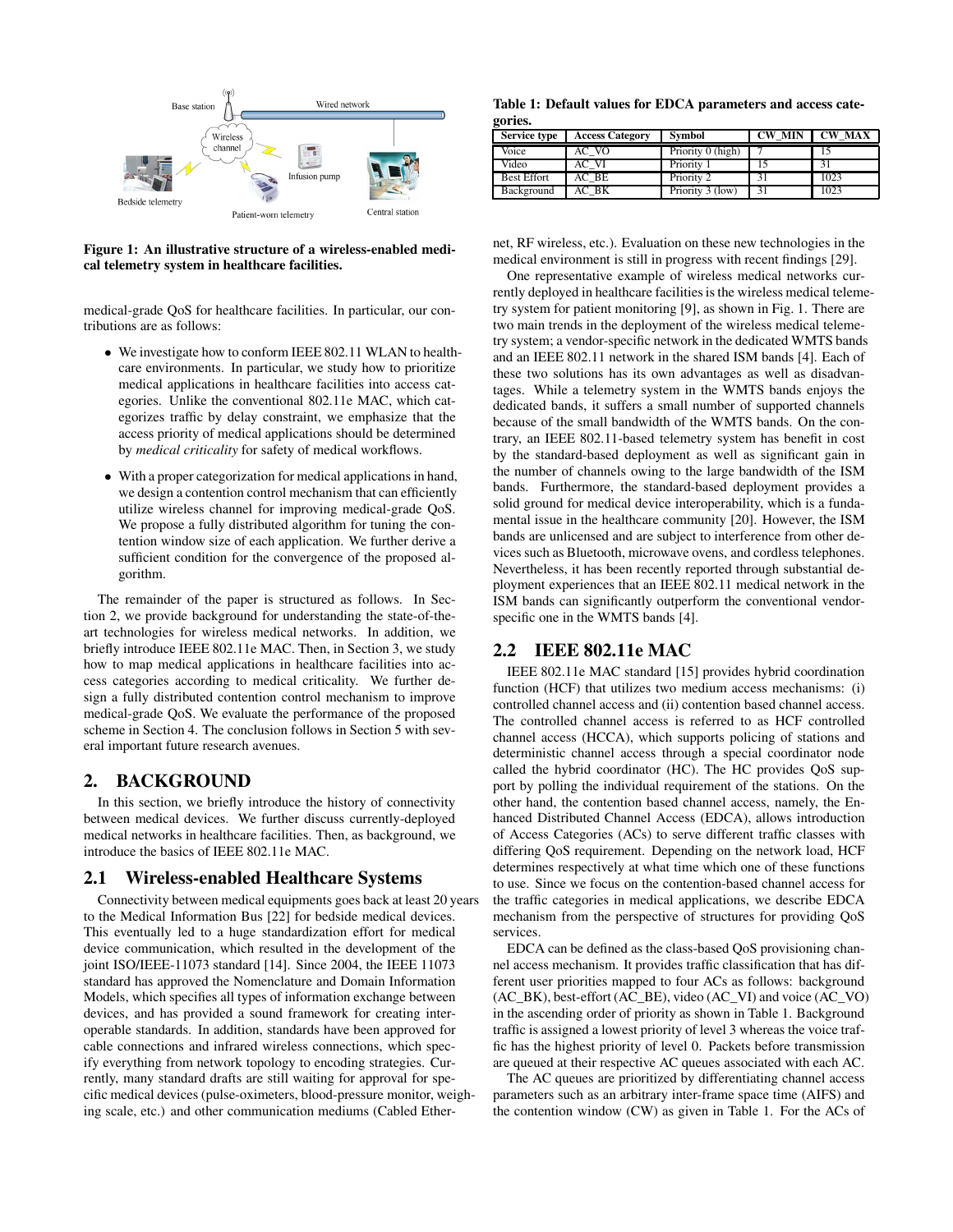**Table 2: Representative values for QoS requirements of medical applications in heathcare facilities.**

|                        | Packets/s | Kb/packet | Peak $(Kb/s)$ | Average (Kb/s) | Events/h or duty cycle | $\overline{\text{Maximum}}$ latency (ms) |
|------------------------|-----------|-----------|---------------|----------------|------------------------|------------------------------------------|
| Telemetry (diagnostic) |           | 5.1       | 25.6          | 25.6           | Stream                 | 200                                      |
| Telemetry (alarms)     |           | 1.0       | 5.1           | 0.1            | 10/h                   | 200                                      |
| Infusion pump (status) |           | 1.0       |               |                | Continuous             | 200                                      |
| Infusion pump (alert)  |           | 1.0       |               | 0.1            | 1/h                    | 200                                      |
| Clinician notifier     |           | 2.6       | 12.8          | 0.1            | 20/h                   | 200                                      |
| <b>BCMA</b>            |           | 0.4       | 0.8           | 0.1            | 30/h                   | 500                                      |
| <b>EMR</b> images      | 200       | 20.5      | 4.100         | 41             | 1%                     | 200                                      |
| Guest access           | 100       | 10        | 1.000         | 30             | $3\%$                  | 1.000                                    |
| Email                  | 200       | 20.5      | 4.100         | 41             | $1\%$                  | 200                                      |



**Figure 2: The architecture of EDCA in IEEE 802.11e.**

higher priorities, these AIFS and CW duration is smaller compared to those of the low priorities. When a station has a packet to transmit, it contends for a transmission opportunity by initiating channel sensing. If the channel state is IDLE, it waits for the AIFS duration and starts backoff timer countdown for a random duration selected from the range of allocated CW. The AIFS duration in EDCA varies for each traffic category and thus is referred as AIFS [AC] as shown in Fig. 2.

For example, the duration in number of slots for AIFS [AC\_VO] is less than the duration of AIFS [AC\_BE] as shown in Table 1. Therefore, traffic category with AC\_VO over AC\_BE gets a higher priority to initiate transmission even when the packets are residing in both queues at the same time. After waiting for AIFS [AC] period, if the station senses a busy medium, it freezes the backoff timer and waits again for next AIFS [AC] duration. If the medium is found free, any queued packet is transmitted when the back off counter reaches zero.

The random CW value is picked up for the backoff counter from the given range of CW\_MIN to CW\_MAX for each AC as given in Table 1. Smaller the CW\_MAX, the higher the medium access priority. Upon collision or packet loss, the sender node doubles its CW range until it reaches CW\_MAX and wait for AIFS to attempt retransmission. To avoid collision among the ACs of the same node, virtual collision handler is further defined as in Fig. 2, which enforces the low priority AC to backoff in a similar manner to the node that encountered collision if higher priority AC has a packet queued for transmission.

# **3. DESIGN OF IEEE 802.11 WLAN FOR MEDICAL-GRADE QOS**

In this section, we first categorize medical applications in health-

care facilities according to their medical criticality. With the categorization for medical applications in hand, we design a fullydistributed contention control protocol for medical-grade QoS.

#### **3.1 Categorization of Medical Applications**

Now, similarly as in IEEE 802.11e, we classify medical traffic into access categories. The typical QoS requirements for medical traffic in healthcare facilities can be found in [4], which are given as Table 2. Note that the values in Table 2 are rather illustrative information and could be slightly different from what can be found in a particular installation. For example, medical alarms should be announced within 10 seconds of the onset of the condition. Hence, a number much smaller than 10 seconds, but easily achievable value of 200 ms is given in Table 2.<sup>2</sup>

The basic rule for allowable latency, which matches with [16], is as follows. For life-critical information such as telemetry and infusion pump data, latency smaller than 200 ms is required. For other medical applications, latency of 200 – 500 ms is allowed, which is a reasonably acceptable level for user waiting. In the meantime, since guest access is an option for medical networks, a value of 1000 ms is given as acceptable latency. Data rates of applications are obtained as follows. For telemetry traffic, the value is for devices of a major manufacturer. Regarding barcode medication administration (BCMA), the value is just a guess based on the amount of data for a typical bar code. Values for infusion pump are again from a major manufacturer. Note that values less than 0.1 kb/s are listed as 0.1 kb/s in Table 2.

In the conventional IEEE 802.11e MAC, applications are categorized mainly according to their latency constraints, i.e., how large latency can each traffic tolerate. Hence, as explained in the last section, voice traffic is given the highest priority, and video, and so on. However, in medical environments, applications should be prioritized according to the consequences of its delivery failure. For example, the failure of a medical alarm could be a matter of life and death while that of guest access is irrelevant to the overall medical workflow.

Hence, we categorize medical traffic into four categories as given in Table 3. Alarm signals such as telemetry alarms and infusion pump alerts are given the highest priority. Real-time monitoring traffic for a patient's condition is considered as the second. Then, the next priority is given to other medical applications. Since guest access and email service are optional for medical networks, they are given the lowest priority.

## **3.2 Contention Control for Medical-grade QoS**

Now, based on the categorization in Table 3, we study how to efficiently utilize wireless channel for improving medical-grade QoS of each AC. In particular, instead of the conventional binary exponential backoff (BEB) mechanism in IEEE 802.11 MAC, we design

 $2$ In fact, 200 ms is the value typically used for testing [4].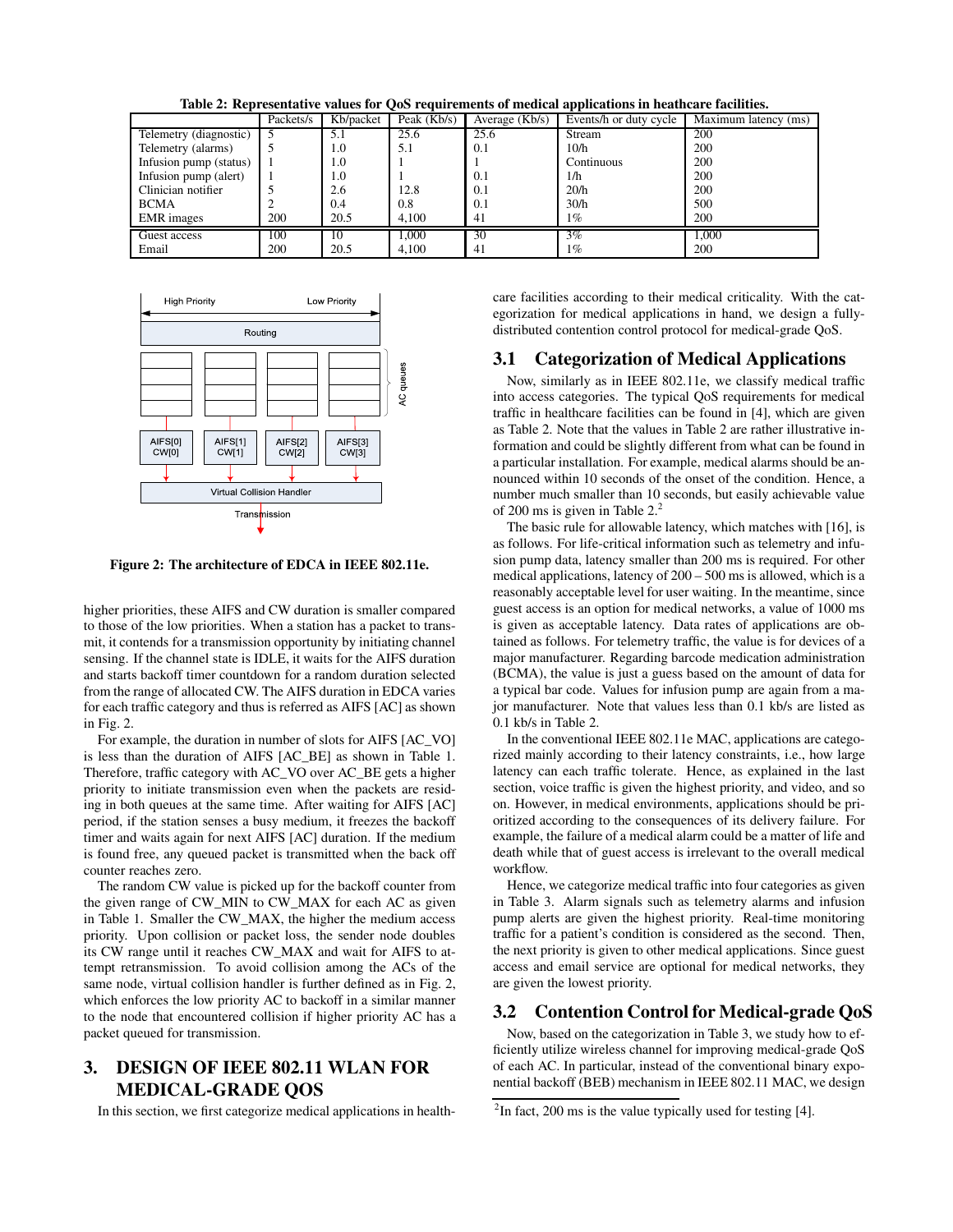**Table 3: Access categorization for medical-grade wireless LAN according to medical criticality.**

|                 | Applications                                          | Criticality |
|-----------------|-------------------------------------------------------|-------------|
| AC <sub>0</sub> | Alarm signals (telemetry alarms, infusion pump alert) | Highest     |
| AC1             | Real-time streaming data (telemetry, infusion pump)   | High        |
| AC2             | Other medical applications                            | Medium      |
| AC3             | Non-medical applications (guest access, email)        | Lowest      |

a fully-distributed contention control mechanism for improving the performance of medical networks.

To this end, we focus on the characteristics of medical traffic in each AC. First, from Table 2, we can observe that the event of an alarm signal rarely occurs and its packet size is very small. Hence, we fix the CW value to CW\_MIN for AC0 traffic in order to ensure the highest priority. It should be noted that this setting will not cause significant collision because of the rare event characteristic and the small packet size of AC0 traffic.<sup>3</sup>

Now, we look into the problem of how to ensure the QoS of AC1 traffic in Table 3. One key observation for AC1 applications is that they are streams with a given data rate. Hence, in order to properly deliver AC1 traffic, we introduce the following utility function, which should be maximized for each AC1 application.

$$
U_i(p_i, \mathbf{p}_{-i}) = \int_{p_{min}}^{p_i} [c_i - r_i(\xi, \mathbf{p}_{-i})] d\xi,
$$
 (1)

where  $p_i$  ( $\in$  [ $p_{min}, p_{max}$ ]), and  $r_i(\mathbf{p})$  are the channel access probability of node  $i$  and the MAC throughput of node  $i$ , respectively, and  $\mathbf{p} := (p_1, \ldots, p_N)$  and  $\mathbf{p}_{-i} := (p_1, \ldots, p_{i-1}, p_{i+1}, \ldots, p_N)$ . From (1), for given  $\mathbf{p}_{-i}$ ,  $U_i(p_i, \mathbf{p}_{-i})$  is maximized when  $r_i(p_i, \mathbf{p}_{-i}) =$  $c_i$ . In fact, the rationale for the utility function in  $(1)$  is to match the MAC service rate of each AC1 application to its input streaming rate in order to guarantee proper delivery of packets. Consequently, each node can match the input rate with the MAC service rate by maximizing its own utility as follows:

$$
\max_{p_i \in [p_{min}, p_{max}]} U_i(p_i, \mathbf{p}_{-i}).
$$
\n(2)

Consider an iterative algorithm for each node, which maximizes (2). Since  $\partial U_i(\mathbf{p})/\partial p_i = c_i - r_i(\mathbf{p})$ , a gradient-based update algorithm for  $p_i$ , which solves  $(1)$ , is given as

$$
p_i(t + 1) = p_i(t) - \alpha_i(r_i(\mathbf{p}) - c_i), \ i \in AC1.
$$
 (3)

Note that the update algorithm in (3) is fully distributed among AC1 nodes. Hence, a critical issue is whether the overall updates of  $p_i$ ,  $i \in AC1$  will converge or not. The following result gives a sufficient condition for the convergence of  $(3)$ .

THEOREM 1. *The update algorithm in* (3) *converges if*  $\alpha_i < 1/[L_i \Pi_{j \neq i}(1 - p_{min})]$  *and*  $p_{max} < 1/N$ *, where* N *is the number of nodes in the network.*

PROOF. Here, we use the analysis in [5, Proposition 1.11 p. 194]. Let  $f_i(\mathbf{p}) := -\partial U_i(\mathbf{p})/\partial p_i = r_i(\mathbf{p}) - c_i$  in (3). We first derive a sufficient condition on the step size  $\alpha_i$ . The step size  $\alpha_i$ should satisfy  $0 < \alpha_i < 1/M$  where M is a positive constant such that  $\partial f_i(\mathbf{x})/\partial x_i \leq M$ ,  $\forall x, i$ . Here, we use the following normalized throughput expression for our analysis:  $r_i(\mathbf{p}) =$  $L_i p_i \Pi_{j \neq i} (1 - p_j)$ , where  $L_i$  is the payload size. By differentiating

#### **Algorithm 1** Update algorithm for  $CW_i$  of node i in AC1

- 1:  $q_{current} \leftarrow queue\_length$  % current queue length
- 2: **if**  $q_{current} q_{prev} > 0$  **then**<br>3:  $CW_i \leftarrow CW_i 1$
- $CW_i \leftarrow CW_i 1$
- 4: **else**  $CW_i \leftarrow CW_i + 1$
- 6: **end if**
- 7: Reset timer  $t \leftarrow T$  % update interval *T* in seconds
- 8:  $q_{prev} \leftarrow queue\_length$  % previous queue length

 $f_i(\mathbf{p})$  with respect to  $p_i$  we have

$$
\frac{\partial f_i(\mathbf{p})}{\partial p_i} = \frac{\partial r_i(\mathbf{p})}{\partial p_i} = L_i \Pi_{j \neq i} (1 - p_j) \leq L_i \Pi_{j \neq i} (1 - p_{min}).
$$

Thus, the step size  $\alpha_i$  should satisfy

$$
0 < \alpha_i < \frac{1}{L_i \Pi_j \neq i \left(1 - p_{min}\right)}.\tag{4}
$$

In addition, from [5, Proposition 1.11 p. 194], the following condition should be satisfied to make the iteration a contraction mapping:

$$
\frac{\partial f_i(\mathbf{p})}{\partial p_i} > \sum_{k \neq i} \left| \frac{\partial f_i(\mathbf{p})}{\partial p_k} \right|.
$$
 (5)

Since we have  $\partial f_i(\mathbf{p})/\partial p_k = -L_i p_i \Pi_{i \neq i,k}(1 - p_j)$ , (5) further becomes

$$
\Pi_{j \neq i} (1 - p_j) > p_i \sum_{k \neq i} \Pi_{j \neq i,k} (1 - p_j).
$$
 (6)

By dividing both sides of (6) by  $\Pi_{j\neq i}(1-p_j)$ , we have

$$
\frac{1}{p_i} > \sum_{k \neq i} \frac{1}{1 - p_k}.
$$
\n(7)

Since  $1/p_i$  ≥  $1/p_{max}$  and  $1/(1 - p_k)$  ≤  $1/(1 - p_{max})$ , from (7) we have

$$
\frac{1}{p_{max}} > \frac{N-1}{1-p_{max}} \Rightarrow p_{max} < 1/N.
$$
 (8)

From (4) and (8), a sufficient condition for the convergence of the algorithm in (3) is  $0 < \alpha_i < 1/[L_i \Pi_{j \neq i}(1 - p_{min})]$  and  $p_{max} <$  $1/N.$   $\Box$ 

REMARK 1. *By properly assigning an utility function for AC2 applications, we can further design a contention control algorithm for AC2 traffic in order to improve the overall network performance without significantly sacrificing the performance of AC1 nodes. The detailed formulation is omitted here and is remained as our subsequent work.*

Finally, based on (3), we propose an update algorithm for the CW size of AC1 applications as Algorithm 1. Note that the CW size is updated with a granularity of one, which is the minimum possible value. Also, the fact that CW is inversely proportional to the access probability is taken into account in Algorithm 1.

<sup>&</sup>lt;sup>3</sup>We assume that each node has traffic corresponding only to one AC, and thus we use a "node" interchangeably with an "application."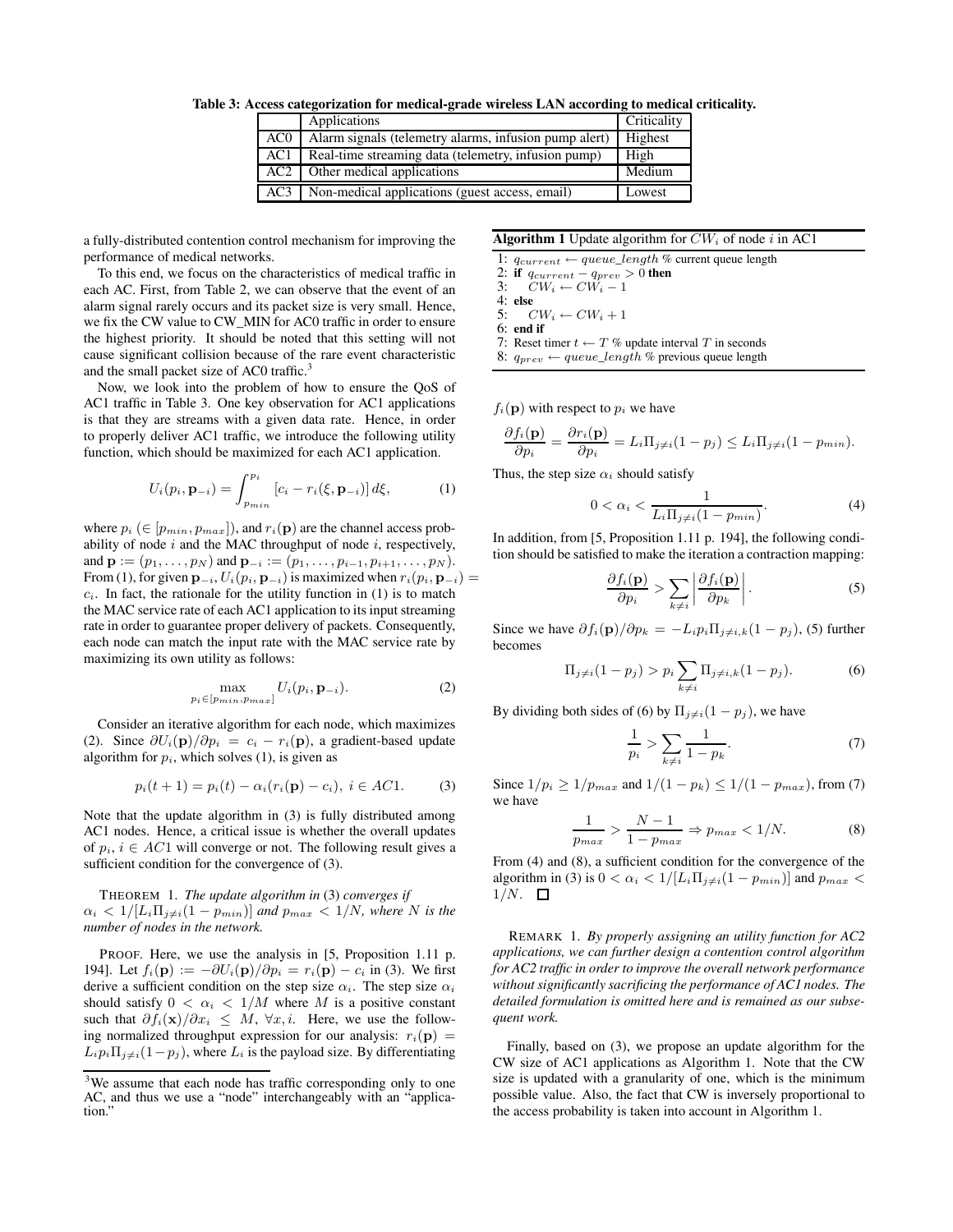

**Figure 3: Average delay and throughput vs. number of AC1 nodes for IEEE 802.11e without medical ACs, with medical ACs, and the proposed algorithm.**

#### **4. SIMULATION STUDY**

In this section, we first describe the simulation setup in our numerical analysis. Then, we give simulation results on performance comparison between the conventional 802.11e, 802.11e with medical categorization, and the proposed scheme.

#### **4.1 Simulation Setup**

We performed simulation using ns-2 (version 2.33) to evaluate the performance of the proposed mechanisms. The medium access layer of TKN-EDCA version [2] was modified to adapt the update algorithm presented in Algorithm 1. In our simulation, the initial and the final values of each queue are read in the interval of 1 second. Also, for every one second, the contention window value of each AC1 queue is updated. We compare the performance of the three protocols, i.e., the conventional IEEE 802.11e EDCA, IEEE 802.11e EDCA with medical categorization according to Table 3, and Algorithm 1 with medical categorization. The static routing protocol is used to avoid routing overhead.

The simulation is performed in the 500 m  $\times$  500 m region with one access point (AP) in the center. The number of stations is increased from 64 to 80 nodes, which are randomly placed in the region. We implemented three types of medical applications and allocated priorities by Table 3. From 10 to 26 nodes generate realtime monitoring traffic, 4 nodes are the sources for alarm and rest are the sources for other medical applications. The results are generated by fixing the number of AC0 and AC2 traffic while varying the number of AC1 nodes from 10 to 26 nodes. Please note that we have not included non-medical applications. The real time applications associated with telemetric applications are implemented as the common bit rate (CBR) traffic with respective data rate given in Table 2. Each telemetry alarm application is implemented using an exponential traffic source while other medical applications including EMR Numeric, EMR image, Clinician Notifier, and BCMA are implemented using Pareto traffic. All nodes transmit packets directly to the AP in the center of the region. The data rate is set to 1 Mbps and RTS/CTS is disabled for all applications. The EDCA settings for contention window are used as in existing TKN-EDCA version of ns-2 simulator as shown in Table 1.

# **4.2 Simulation Results**

We investigate the average throughput and the average delay of AC1 applications as given in Fig. 3. The average delay is calculated as the difference between the generation time of a packet and its received time at the AP. The average throughput is calculated as the total number of traffic of AC1 nodes received by the AP divided by the number of AC1 nodes. First, if we look into Fig. 3(a), our medical categorization significantly improves the delay performance of medical networks over the conventional IEEE 802.11e MAC. Furthermore, Fig. 3(a) show that the delay performance of wireless medical networks can further be improved with the proposed CW update algorithm together with the medical categorization. Similarly, Fig. 3(b) shows the throughput performance of the three cases. It can be also verified in Fig. 3(b) that our medical categorization as well as the proposed CW update algorithm improves throughput performance over the conventional IEEE 802.11e MAC.

#### **5. CONCLUSION AND FUTURE WORK**

Our ultimate goal is to ensure verifiable safety for interoperable medical devices in wireless-enabled medical systems. To this end, we are currently working for the Medical Device "Plug-and-Play" Interoperability (MDPnP) Program [20] in collaboration with Massachusetts General Hospital. We expect that our study here will become an efficient building block for improving the overall reliability and interoperability of wireless healthcare systems.

We point out several important issues for future research. First of all, since reliability is a major concern in medical applications, controlled channel access such as PCF and HCCA instead of contentionbased one can be further investigated for deterministic guarantee of channel access. Study on admission control is also of critical importance for ensuring the required medical-grade QoS. In addition, the effects of other mechanisms such as rate control, power control, and carrier sense need to be thoroughly investigated for the overall performance of medical networks.

## **Acknowledgement**

The first author sincerely thanks Dr. Steven D. Baker for his valuable comments on QoS requirements of medical applications.

# **6. REFERENCES**

[1] *IEEE Communications Magazine, Special Topics on "Wireless Technology Advances and Challenges for Telemedicine"*, April 2006.